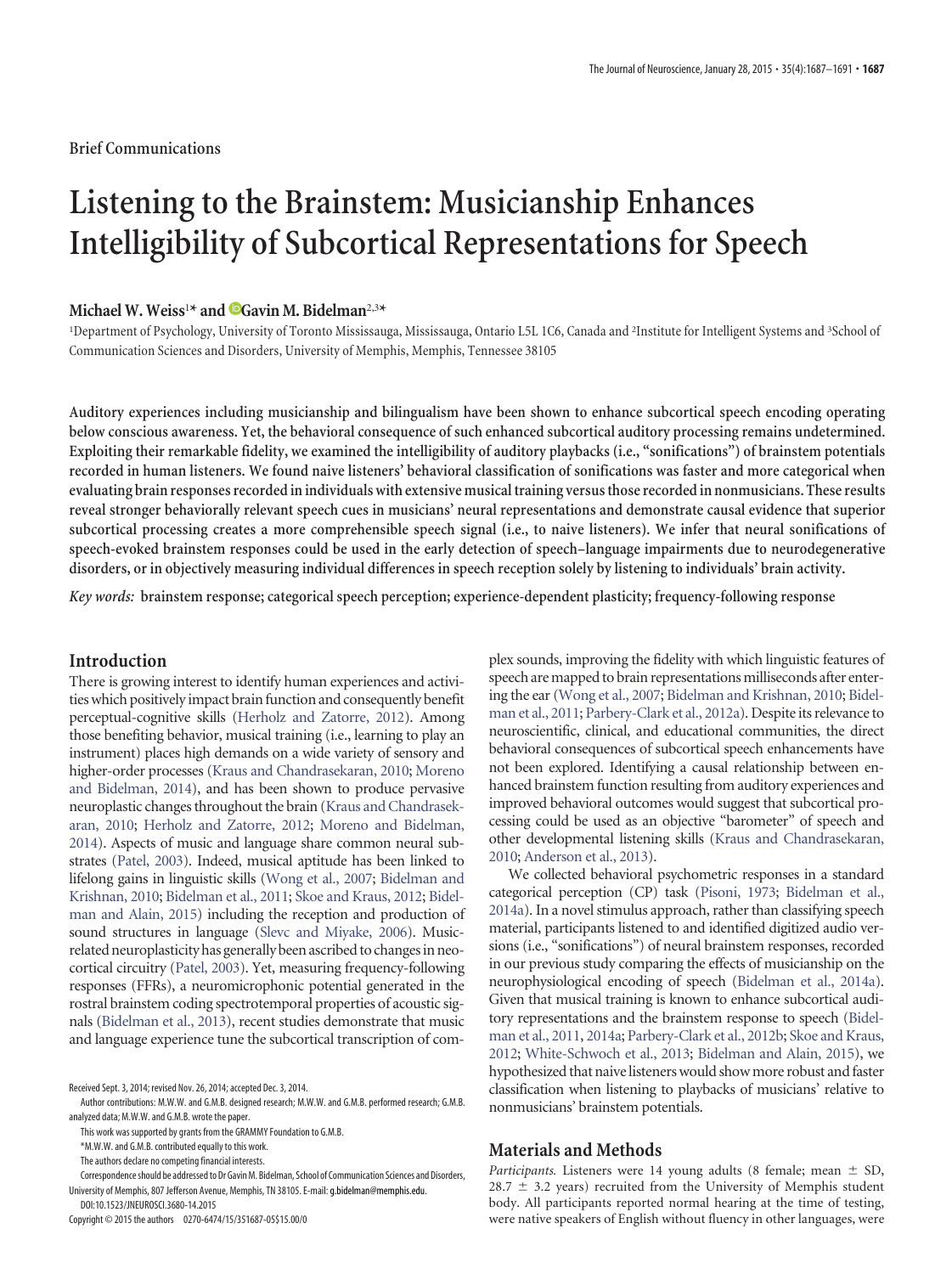right-handed (89.3  $\pm$  14.4% Edinburgh handedness laterality; [Oldfield, 1971\)](#page-4-10), and had obtained similar levels of formal education (19.2  $\pm$ 1.9 years). Musicianship enhances categorical speech perception [\(Bidelman et al.,](#page-3-6) 2014a); thus, participants were required to have minimal  $(<$ 3 years) musical training throughout their lifetime  $(1.6 \pm 2.3 \text{ years})$ . Participants provided written informed consent in accordance with a protocol approved by the University of Memphis Institutional Review Board.

*Auditory stimuli derived from human brainstem responses.* Auditory stimuli were created by converting human brainstem FFRs (neural responses) into digital audio files. Brainstem responses were originally recorded in response to a five-step synthetic vowel continuum described in our previous reports [\(Bidelman et](#page-3-4) [al., 2013,](#page-3-4) [2014a\)](#page-3-6). These tokens differ minimally acoustically, but are perceived categorically

[\(Pisoni, 1973\)](#page-4-7). Tokens were 100 ms in duration and contained identical voice fundamental (F0), second (F2), and third formant (F3) frequencies (F0: 100, F2: 1090, and F3: 2350 Hz, respectively). The critical stimulus variation was achieved by parameterizing the first formant (F1) over five equal steps between 430 and 730 Hz such that the resultant stimulus set spanned a perceptual phonetic continuum from /u/ to /a/.

Electrophysiological recordings followed typical procedures from our laboratory [\(Bidelman and Krishnan, 2010;](#page-3-1) [Bidelman et al., 2013,](#page-3-4) [2014a\)](#page-3-6) and are detailed in our original report [\(Bidelman et al., 2014a\)](#page-3-6). Briefly, FFRs were elicited in response to the 2000 trials of each of the five speech tokens presented binaurally at 83 dB SPL at a repetition rate of 4/s. EEGs were recorded differentially using a vertical montage with electrodes placed on the high forehead at the hairline  $(\sim$  Fz) referenced to linked mastoids (A1/A2). EEGs were digitized at 20 kHz with an online passband of 0.05–3500 Hz (NeuroScan SymAmps2 amplifiers). Traces were segmented  $(-40 \text{ to } 210 \text{ ms}$  epoch window), baselined to the respective prestimulus period, and subsequently averaged in the time domain to obtain FFRs for each vowel token. Trials exceeding  $\pm$  50  $\mu$ V were rejected as artifacts before averaging. Grand averaged evoked responses were then bandpass filtered (80-2500 Hz) to isolate the brainstem FFR from the slower, low-frequency cortical potentials [\(Bidelman et al., 2013\)](#page-3-4).

Musician FFRs represent the grand average brainstem response obtained from each vowel token from a cohort  $(n = 12)$  of young, normalhearing adults with extensive formal musical training (13.6  $\pm$  4.5 years); nonmusician FFRs reflect average responses obtained from a cohort  $(n = 12)$  of age-matched, normal hearing individuals with little, if any, musical training (0.4  $\pm$  0.7 years). Additional demographics (e.g., instrumental backgrounds, education), EEG acquisition parameters, and neurophysiological response description can be found in our previous EEG study [\(Bidelman et al., 2014a\)](#page-3-6). Under investigation here is the perception of auditory stimuli created from these neural responses. In the current study, stimuli were generated by transforming recorded FFR potentials of each group into CD-quality audio WAV files (44.1 kHz, 16 bit) using the "wavwrite" command in MATLAB (MathWorks). Thus, there were five stimuli (i.e., sonifications) generated from each groups' brainstem responses (i.e., musicians' and nonmusicians' FFRs). Prior work has shown that when replayed as auditory stimuli, FFRs are highly intelligible to human listeners [\(Galbraith et al., 1995\)](#page-3-7). Before presentation, speech tokens were gated with 5 ms ramps to reduce spectral splatter and audible clicks at the waveforms' on/offsets. Stimuli were then lowpass filtered (cutoff frequency  $=$  3200 Hz;  $-6$  dB/oct slope) and the rms normalized to equate the overall bandwidth and intensity between tokens.

Evoked potentials are intrinsically noisy and suffer from low signal-tonoise ratio. Differences in the noise level between musician and nonmusician FFR recordings could influence their behavioral classification. To rule out this potential confound, we measured the noise-floor of the original FFR recordings [\(Skoe et al., 2013;](#page-4-11) [Bidelman et al., 2014a\)](#page-3-6). Noise was computed as the mean amplitude of the time waveforms in the cumulative interstimulus periods  $(-40 \text{ to } 0 \text{ ms and } 150 - 210 \text{ ms win-}$ 



<span id="page-1-0"></span>Figure 1. Brainstem FFRs recorded in musicians and nonmusicians [\(Bidelman et al., 2014a\)](#page-3-6). A, Response time waveforms (top) and frequency spectra (bottom) for the /u/ token of the continuum. **B**, Enhanced speech encoding in musicians is due to increased representation of speech cues [e.g., voice pitch (F0), formant (F1) cues] and not differences in recording noise level.

dows). These segments fall immediately before and after the time-locking stimulus, contain no phase-locked neural activity, and thus provided a proxy measure of the noise level of the electrophysiological recordings [\(Bidelman et al., 2014b\)](#page-3-8). Critically, average noise level (collapsed across the stimulus continuum) did not differ between groups (independent samples *t* test; two-tailed:  $t_{(11)} = -0.35$ ,  $p = 0.74$ ; [Fig. 1](#page-1-0)*B*) confirming that differences in response fidelity were not due to nonmusicians having noisier recordings than musicians.

*CP listening task and experimental procedures.* We conducted a rapid speech classification task [\(Pisoni, 1973;](#page-4-7) [Bidelman et al., 2013,](#page-3-4) [2014a\)](#page-3-6) using the audio versions of FFRs recorded in musicians and nonmusicians [\(Bidelman et al., 2014a\)](#page-3-6). Listeners were tested individually in a sound-attenuating booth (Industrial Acoustics) using high-fidelity headphones (Sennheiser HD 280). Stimuli were presented on a PC at a comfortable volume ( $\sim$ 70 dB SPL). On each trial, listeners heard one of the five tokens of a given set (musician vs nonmusician neural responses) drawn randomly from the continuum and were asked to label it via a binary button press as quickly and as accurately as possible (/u/ or /a/). Subjects were encouraged to emphasize accuracy over speed. Listeners heard musician and nonmusician FFRs in different blocks, ordered randomly and counterbalanced across participants. Fifty repetitions were obtained for each vowel (250 total trials) in a given block. A brief silence (jittered between 800 and 1200 ms; rectangular distribution) separated consecutive trials. Stimulus presentation and response collection was achieved using a custom GUI coded in MATLAB.

Customarily, a pairwise (e.g., 1 vs 2; 2 vs 3, etc.) discrimination task is a complement to identification functions in CP paradigms. A discrimination task is undesirable in the current study given the nonuniform background (neural) noise between the FFR stimulus tokens. Differences in stimulus noise would have inadvertently provided listeners a cue for making discrimination judgments independent of F1 (the cue of interest). This confound would have rendered discrimination judgments largely uninterpretable so we explicitly avoided a discrimination task in this study.

*Behavioral data analysis.* We calculated identification scores at each step in the continuum by computing the percentage of trials for which listeners selected each vowel class (i.e., /u/ vs /a/). Individual identification scores were also fit with a two-parameter sigmoidal function. We used standard logistic regression:  $p = 1/[1 + e^{-\beta 1(x - \beta 0)}]$ , where p is the proportion of trials identified as a given vowel, *x*, the step number along the stimulus continuum, and  $\beta_0$  *and*  $\beta_1$  the location and slope of the logistic fit estimated using nonlinear least-squares regression [\(Bidelman](#page-3-4) [et al., 2013,](#page-3-4) [2014a;](#page-3-6) [Fig. 2](#page-2-0)*A*).

We quantified the "steepness" of the categorical speech boundary when listening to musician and nonmusician continua by computing the first derivative of fitted psychometric functions [\(Fig. 2](#page-2-0)*C*). The peak maxima of these curves were used to quantify the degree to which musician and nonmusician brainstem responses produced categorical speech perception; higher slope values are indicative of more dichotomous pho-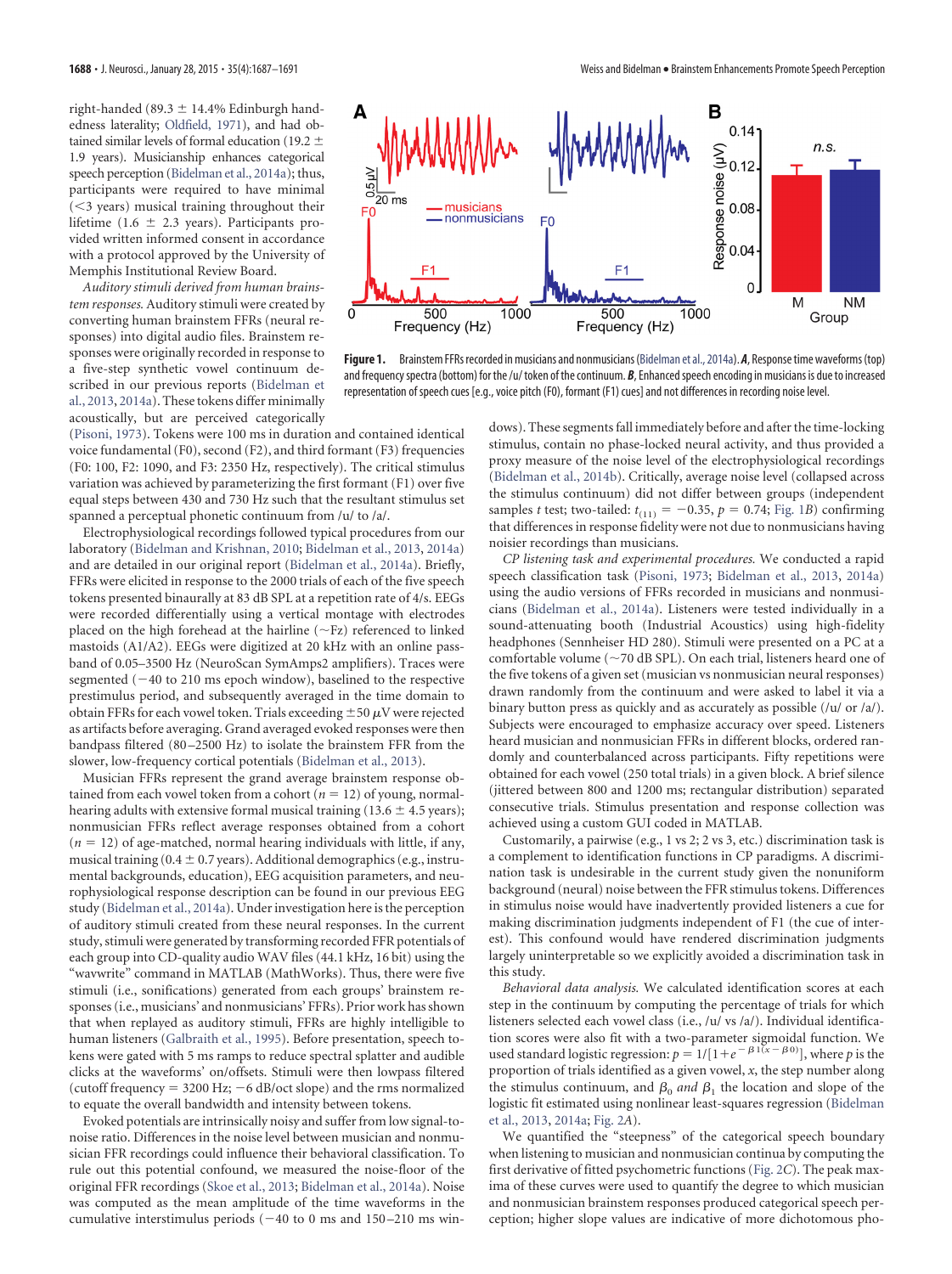

<span id="page-2-0"></span>Figure 2. Enhanced subcortical encoding supports categorical speech percepts. *A*, Grand-average psychometric functions. Identification scores were fit with sigmoidal logistic functions for each listener's perception of musician and nonmusician brainstem potentials. *B*, Speech labeling speeds for vowel classification. When listening to acoustic playbacks of musicians' neural FFRs, listeners hear a clear perceptual shift in the phonetic category (/u/ vs /a/) and are much slower at labeling stimuli near the categorical boundary (vw3) compared with within-category tokens (e.g., vws1-2 or 4 –5), the hallmarks of categorical perception [\(Pisoni and Tash, 1974;](#page-4-12) [Bidelman et al., 2013\)](#page-3-4). In contrast, nonmusicians' FFRs are perceived at near chance levels and identified with thesame RT. Assuch, they do not allow listeners to accurately classifyspeech.*C*, Slopes of psychometric functions derived from the derivative of listeners' identification functions in *A*. Inset, Maximalslope of the categorical boundary (max slope = ▼). Musicians' neural speech representations offer steeper, more dichotomous speech percepts that delineate a clearer categorical boundary than nonmusicians';  $\ast\ast\ast_{p}$   $<$  0.001; error bars/shading  $=$   $\pm$  SEM.

netic boundaries and categorical brain organization [\(Bidelman et al.,](#page-3-6) [2014a\)](#page-3-6). Higher psychometric slopes when listening to musician responses would suggest that their subcortical representations carry more behaviorally relevant information of the speech signal [\(Bidelman et al.,](#page-3-6) [2014a\)](#page-3-6). In addition to percentage identification, we also analyzed stimulus labeling speeds (i.e., reaction times), computed from each listener's mean response latency across trials for a given vowel condition within each FFR type (musician vs nonmusician responses). Prior work has shown that when perceived categorically, listeners take longer to identify stimuli near the CP boundary compared with tokens near each end of the continuum [\(Pisoni and Tash, 1974;](#page-4-12) [Bidelman et al., 2013,](#page-3-4) [2014a\)](#page-3-6).

*Statistical analysis.* We analyzed behavioral measures (percentage identification and labeling speed) using mixed model ANOVAs with subjects as a random factor and two fixed, within-subject factors: group (2 levels: musician vs nonmusician FFRs) and stimulus (5 levels: vowels 1–5). *Post hoc* pairwise comparisons were corrected for type I error inflation using Bonferroni adjustments. Noise level of the original FFR recordings was evaluated by computing the noise floor of each individual subject's original FFR response [\(Bidelman et al., 2014a\)](#page-3-6) per stimulus and group. For each group, we then collapsed noise measurements across the five stimuli and conducted an independent samples *t* test to confirm that inherent neural noise levels between musicians' and nonmusicians' FFRs did not differ.We evaluated statistical significance between psychometric slopes when listening to musician and nonmusician response continua using a two-tailed, paired samples *t* test.

#### **Results**

Exploiting the fact that scalp-recorded FFRs (a neural response) are highly intelligible when replayed to human listeners [\(Gal](#page-3-7)[braith et al., 1995\)](#page-3-7), we asked observers to rapidly judge audio playbacks (i.e., "sonifications") of brainstem responses originally recorded in cohorts of individuals with and without extensive auditory experience (i.e., musicians with decades of training vs nonmusicians) in response to a speech vowel continuum (/u/ to /a/; [Bidelman et al., 2014a\)](#page-3-6). We have previously shown superior brainstem encoding for these categorical speech sounds in trained musicians [\(Bidelman et al., 2014a\)](#page-3-6). Under investigation here is whether or not brainstem responses to these stimuli, elicited from listeners with varying auditory expertise, contain sufficient acoustic information for lay observers to properly identify the original speech input.

When judging musicians' neuroelectric response sonifications, listeners showed clear signs of categorical speech perception in both identification and speed not observed for nonmusicians' brainstem response sonifications [\(Fig. 2\)](#page-2-0). We found a group  $\times$  stimulus interaction on identification scores ( $F_{(4,52)} = 85.32$ ,  $p < 0.001$ ; [Fig. 2](#page-2-0)*A*). Whereas each of the five syllables was identified at near chance levels (i.e., relatively invariantly) when listening to nonmusician FFRs, listeners' heard a clear phonetic shift (/u/ vs /a/) when listening to musicians' brainstem responses. We further observed differences in the pattern of speech labeling speeds when judging musicians' and nonmusicians' speech-FFRs (group  $\times$  stimulus:  $F_{(4,52)} = 2.71$ ,  $p = 0.039$ ). Planned comparisons revealed that for musicians' FFRs, identification was faster at ends of the continuum and slowed near the CP boundary [(vw1, vw2, vw4, vw5) vs vw3 contrast:  $t_{(52)} = 3.83$ ,  $p = 0.0007$ , indicative of categorical perception [\(Pisoni and Tash, 1974;](#page-4-12) [Bidelman et al.,](#page-3-4) [2013,](#page-3-4) [2014a\)](#page-3-6). However, speech labeling speeds were invariant when judging nonmusicians' brainstem responses ( $t_{(52)} = 0.38$ ,  $p = 1.0$ ; [Fig. 2](#page-2-0)*B*).

We analyzed the slope of listeners' psychometric functions for the two continua to quantify the degree to which neural FFRs were perceived categorically and hence, maintained the original phonetic characteristics of the evoking stimuli [\(Bidelman et al.,](#page-3-6) [2014a\)](#page-3-6). We computed slopes via the first derivative of psychometric identification functions. Behavioral identification curves were considerably steeper when performing the CP task listening to musicians' FFRs ( $t_{(13)} = 16.43$ ,  $p < 0.0001$ ; [Fig. 2](#page-2-0)*C*). Collectively, these findings suggest that listeners were poorer at categorizing original signal identity when listening to nonmusicians' speech-evoked brainstem responses whereas the neural code in musiciansfully supported robust phonetic (i.e., categorical) decisions.

### **Discussion**

Our results offer the first empirical evidence that differences in human subcortical processing [\(Kraus and Chandrasekaran, 2010;](#page-4-0) [Bidelman et al., 2011;](#page-3-2) [Parbery-Clark et al., 2012a\)](#page-4-6) causally affect speech perception by providing a more comprehensible speech signal to naive listeners. We found that neural representations for speech were more intelligible to listeners when judging human brainstem responses recorded from trained musicians than those of nonmusicians [\(Bidelman et al., 2014a\)](#page-3-6). These findings provide compelling evidence that experience-dependent plasticity of the brainstem allows the nervous system to carry more behaviorally relevant information of communicative signals [\(Bidelman et al., 2014a\)](#page-3-6) and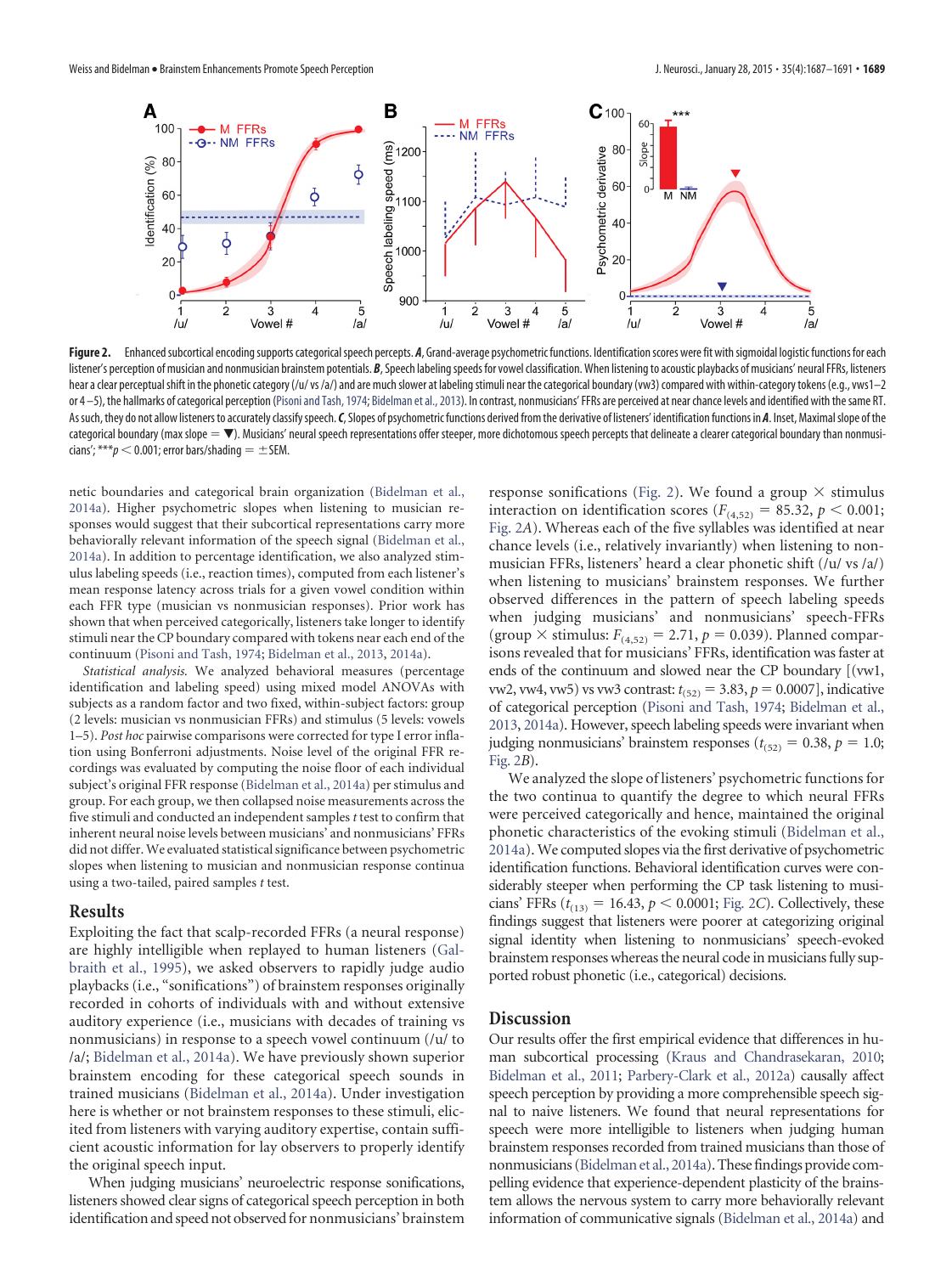support faster and clearer identification of categorical speech percepts. In contrast, nonmusicians' poorer auditory brainstem responses led to more "fuzzy" neural sonifications of speech, which were much harder for external listeners to classify. Our findings are highly relevant to recent studies documenting changes in subcortical speech encoding with short- [\(Chandrasekaran et al., 2012;](#page-3-9) [Anderson](#page-3-5) [et al., 2013\)](#page-3-5) and long-term [\(Bidelman and Krishnan, 2010;](#page-3-1) [Kraus](#page-4-0) [and Chandrasekaran, 2010;](#page-4-0) [Bidelman et al., 2011;](#page-3-2) [Parbery-Clark et](#page-4-6) [al., 2012a;](#page-4-6) [Skoe and Kraus, 2012;](#page-4-4) [Bidelman and Alain, 2015\)](#page-3-3) auditory training by confirming that preattentive brainstem response enhancements support perceptually clearer speech signals.

Although our data show that enhanced brainstem speech representations confer more salient perceptual cues for external listeners' comprehension, whether or not superior brainstem processing is responsible for a listener's *own* improved perception cannot be directly assessed in the current data. However, recent brainstem studies do indicate that improved subcortical representations correlate well with individual differences in speech identification in both younger [\(Bidelman et al., 2014a\)](#page-3-6) and older adults [\(Bidelman et al., 2014b;](#page-3-8) [Bidelman and Alain,](#page-3-3) [2015\)](#page-3-3). Moreover, training-related improvements in auditory perceptual learning [\(Carcagno and Plack, 2011\)](#page-3-10) and speech recognition tasks [\(Chandrasekaran et al., 2012;](#page-3-9) [Song et al., 2012\)](#page-4-13) are directly related to the degree of neural changes that occur in brainstem processing during learning. Together, these studies indicate that perceptual benefits with speech are determined, at least in part, by the quality of nascent sensory representations operating below cerebral cortex and at preattentive stages of auditory processing.

The current study used auditory playbacks of brainstem potentials to infer the degree to which neural responses carried categorical information of speech. Invoking a *reductio ad absurdum* argument, one can ask at what point recursive brainstem responses would cease to be perceived categorically. That is, would sonifications of brainstem responses to the original FFR sonifications continue to be identifiable by listeners? Although a provocative thought experiment, we find it unlikely that perception would survive another iteration of sonifications. Spectrotemporal characteristics of the brainstem FFR appear as a quasi-lowpass filtered and noisier version of the acoustic input. Given the relatively low SNR of scalp-recorded potentials, neural responses to "FFR stimuli" would contain substantially higher degrees of noise; noise levels would only be exacerbated in additional iterations. Additive noise causes prominent disruptions (i.e., timing delays and reduced magnitudes) in the speech-evoked FFR [\(Bidelman and Krishnan, 2010;](#page-3-1) [Song et al., 2012\)](#page-4-13). Thus, it is likely that recursive sonifications would fail to elicit strong enough phase-locking to promote the iterative encoding of acoustic speech features necessary for robust identification.

A natural question emerges as to what aspects of the original speech signal are better maintained in musicians' brainstem response sonifications to support more robust translation to perception. That is, are there objective measures that could be used to quantify musicians' and nonmusicians' sonifications *vis a vis* the original stimuli? To elucidate this question, we compared acoustic characteristics of the original speech tokens to each group's brainstem sonifications. Collapsed across the continuum, the spectra (i.e., FFT) of musicians' brainstem responses showed higher correlations with stimulus spectra than those of nonmusicians [Pearson's correlations (*r*):  $r_M = 0.55$ ,  $p \le 0.0001$ ;  $r_{\text{NM}} = 0.46$ ,  $p < 0.0001$ ; Fisher *r*-to-*z* transform test on difference in correlation between groups:  $z = 8.15$ ,  $p \le 0.0001$ . This finding confirms a more faithful depiction of speech acoustics in musicians' subcortical brain representations. Stronger representation for the spectral features of speech stimuli may have supported the improved behavioral categorization of neural sonifications observed here. We infer that musical expertise may act to "warp" or restrict the neural encoding of speech sounds near categorical speech boundaries [\(Bidelman and Alain, 2015\)](#page-3-3), and consequently, offer stronger, more dichotomous phonetic cues in sonification playbacks. This notion is supported by our recent neuroimaging studies which demonstrate not only more dichotomous perceptual classification but also more salient categorical neural encoding of speech in musically trained individuals [\(Bidelman et al., 2014a;](#page-3-6) [Bidelman and Alain, 2015\)](#page-3-3).

Our results further highlight a common (subcortical) mechanism to account for the widespread linguistic benefits associated with intense musical training [\(Slevc and Miyake, 2006;](#page-4-5) [Kraus and](#page-4-0) [Chandrasekaran, 2010;](#page-4-0) [Herholz and Zatorre, 2012;](#page-3-0) [Moreno and](#page-4-1) [Bidelman, 2014\)](#page-4-1) and underscore the important role of early, preattentive auditory sensory processing in determining languagelearning success [\(Chandrasekaran et al., 2012;](#page-3-9) [Anderson et al.,](#page-3-5) [2013\)](#page-3-5). More broadly, our novel stimulus approach resonates with emerging assistive technologies, the translation of data into sound, that detect medical symptoms or diseases based on aural "sonification" of nonauditory data (e.g., identifying abnormal tissue by listening to acoustic analogs of MRI images; [Barrass and](#page-3-11) [Kramer, 1999\)](#page-3-11). Auditory EEG displays, as used here, could be applied to earlier detection of speech-language impairments due to neurodegenerative disorders [\(Barrass and Kramer, 1999\)](#page-3-11) or to objectively measure individual differences in the ability to understand speech, solely by listening to individuals' brain activity.

#### **References**

- <span id="page-3-5"></span>Anderson S, White-Schwoch T, Parbery-Clark A, Kraus N (2013) Reversal of age-related neural timing delays with training. Proc Natl Acad Sci U S A 110:4357–4362. [CrossRef](http://dx.doi.org/10.1073/pnas.1213555110) [Medline](http://www.ncbi.nlm.nih.gov/pubmed/23401541)
- <span id="page-3-11"></span>Barrass S, Kramer G (1999) Using sonification. Multimedia Systems 7:23–31. [CrossRef](http://dx.doi.org/10.1007/s005300050108)
- <span id="page-3-3"></span>Bidelman GM, Alain C (2015) Musical training orchestrates coordinated neuroplasticity in auditory brainstem and cortex to counteract agerelated declines in categorical vowel perception. J Neurosci 35:1240 – 1249. [CrossRef](http://dx.doi.org/10.1523/JNEUROSCI.3292-14.2015)
- <span id="page-3-1"></span>Bidelman GM, Krishnan A (2010) Effects of reverberation on brainstem representation of speech in musicians and non-musicians. Brain Res 1355:112–125. [CrossRef](http://dx.doi.org/10.1016/j.brainres.2010.07.100) [Medline](http://www.ncbi.nlm.nih.gov/pubmed/20691672)
- <span id="page-3-2"></span>Bidelman GM, Gandour JT, Krishnan A (2011) Cross-domain effects of music and language experience on the representation of pitch in the human auditory brainstem. J Cogn Neurosci 23:425–434. [CrossRef](http://dx.doi.org/10.1162/jocn.2009.21362) [Medline](http://www.ncbi.nlm.nih.gov/pubmed/19925180)
- <span id="page-3-4"></span>Bidelman GM, Moreno S, Alain C (2013) Tracing the emergence of categorical speech perception in the human auditory system. Neuroimage 79: 201–212. [CrossRef](http://dx.doi.org/10.1016/j.neuroimage.2013.04.093) [Medline](http://www.ncbi.nlm.nih.gov/pubmed/23648960)
- <span id="page-3-6"></span>Bidelman GM, Weiss MW, Moreno S, Alain C (2014a) Coordinated plasticity in brainstem and auditory cortex contributes to enhanced categorical speech perception in musicians. Eur J Neurosci 40:2662–2673. [CrossRef](http://dx.doi.org/10.1111/ejn.12627) [Medline](http://www.ncbi.nlm.nih.gov/pubmed/24890664)
- <span id="page-3-8"></span>Bidelman GM, Villafuerte JW, Moreno S, Alain C (2014b) Age-related changes in the subcortical-cortical encoding and categorical perception of speech. Neurobiol Aging 35:2526 –2540. [CrossRef](http://dx.doi.org/10.1016/j.neurobiolaging.2014.05.006) [Medline](http://www.ncbi.nlm.nih.gov/pubmed/24908166)
- <span id="page-3-10"></span>Carcagno S, Plack CJ (2011) Subcortical plasticity following perceptual learning in a pitch discrimination task. J Assoc Res Otolaryngol 12:89 – 100. [CrossRef](http://dx.doi.org/10.1007/s10162-010-0236-1)
- <span id="page-3-9"></span>Chandrasekaran B, Kraus N, Wong PC (2012) Human inferior colliculus activity relates to individual differences in spoken language learning. J Neurophysiol 107:1325–1336. [CrossRef](http://dx.doi.org/10.1152/jn.00923.2011) [Medline](http://www.ncbi.nlm.nih.gov/pubmed/22131377)
- <span id="page-3-7"></span>Galbraith GC, Arbagey PW, Branski R, Comerci N, Rector PM (1995) Intelligible speech encoded in the human brain stem frequency-following response. Neuroreport 6:2363–2367. [CrossRef](http://dx.doi.org/10.1097/00001756-199511270-00021) [Medline](http://www.ncbi.nlm.nih.gov/pubmed/8747154)
- <span id="page-3-0"></span>Herholz SC, Zatorre RJ (2012) Musical training as a framework for brain plasticity: behavior, function, and structure. Neuron 76:486 –502. [CrossRef](http://dx.doi.org/10.1016/j.neuron.2012.10.011) [Medline](http://www.ncbi.nlm.nih.gov/pubmed/23141061)